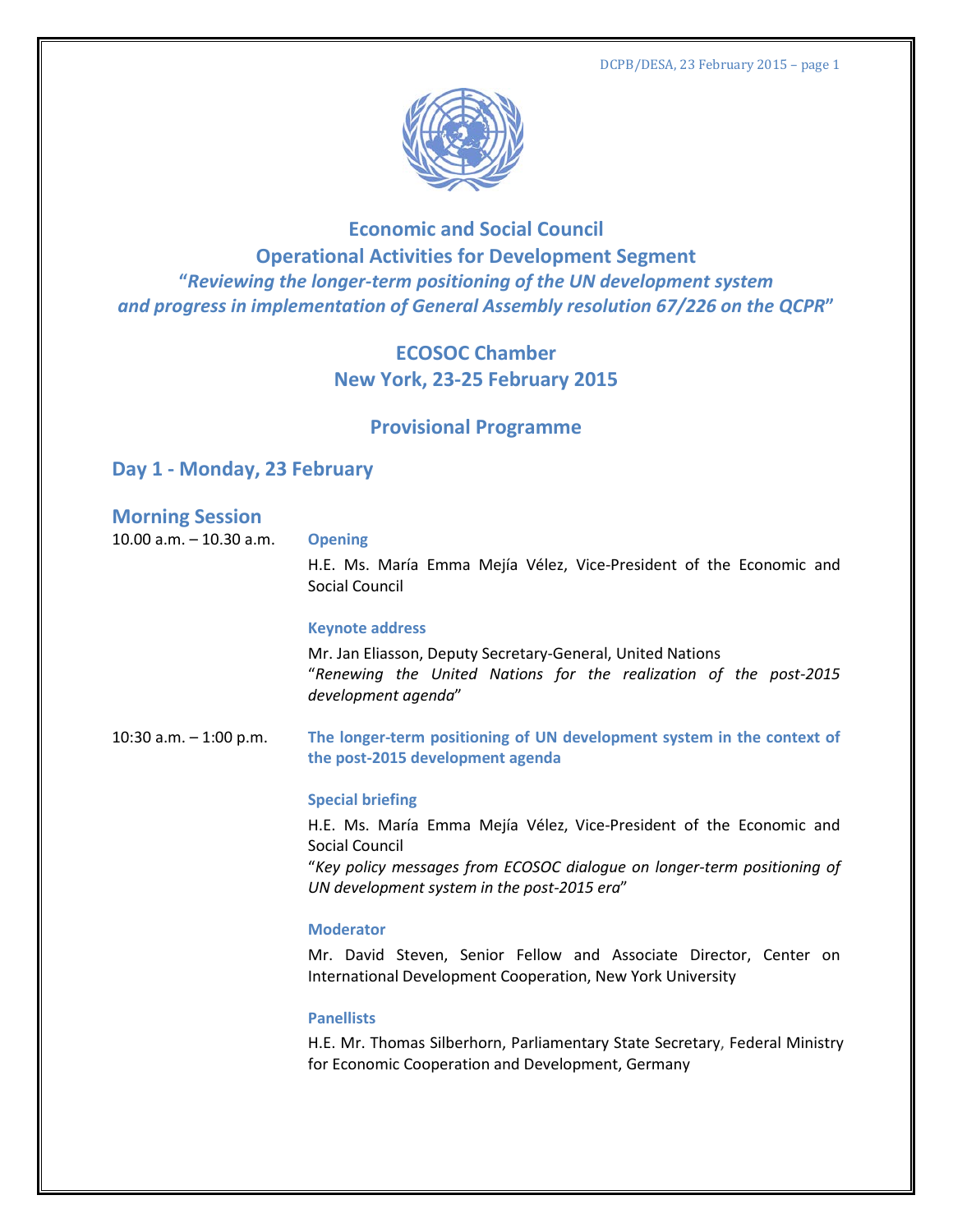H.E. Mr. Albert Toikeusse, Minister of Planning and Development, Côte d'Ivoire (via video link)

H.E. Mr. Courtenay Rattray, Permanent Representative of Jamaica to the United Nations

H.E. Ms. Koki Muli Grignon, Deputy Permanent Representative of the Republic of Kenya to the United Nations

#### **General discussion questions**

- 1. How will the changing development landscape and the post-2015 development agenda impact the longer-term positioning of the UN development system, including the inter-linkages between: (a) alignment of functions, (b) funding practices, (c) governance structures, (d) capacity and impact, (e) partnership approaches and (f) organizational arrangements?
- 2. How will the growing diversity of developments experiences of programme countries affect the functional relevance and capacity requirements of the UN development system in the post-2015 era?
- 3. What kind of specialization and integration should characterize the work of the UN development system in realizing the post-2015 development agenda?
- 4. What role can the UN development system be expected to play in leveraging resources and solutions at both country and global levels in the post-2015 era for the realization of the post-2015 development agenda?

# **Afternoon Session**

| $3:00$ p.m. $-3:15$ p.m. | Introduction of Secretary-General's report on progress in the implementation<br>of the quadrennial comprehensive policy review (QCPR) of operational<br>activities of the UN system |
|--------------------------|-------------------------------------------------------------------------------------------------------------------------------------------------------------------------------------|
|                          | Mr. Wu Hongbo, Under Secretary-General, Department of Economic and Social Affairs,<br><b>United Nations</b>                                                                         |
| $3.15$ p.m. $-6:00$ p.m. | How to ensure coherence in the funding of operational activities of the UN<br>system for effective realization of the post-2015 development agenda?                                 |
|                          | <b>Moderator</b>                                                                                                                                                                    |
|                          | H.E. Ms. María Emma Mejía Vélez, Vice-President of the Economic and Social<br>Council                                                                                               |
|                          | <b>Panellists</b><br>H.E. Mr. Kikeo Chanthaboury, Vice Minister, Ministry of Planning and<br>Investment, Lao PDR                                                                    |
|                          | H.E. Mr. George Wilfred Talbot, Permanent Representative of Guyana to the<br><b>United Nations</b>                                                                                  |
|                          | Ms. Berit Fladby, Policy Director for UN Operational Activities, Department for<br>UN and Humanitarian Affairs, Ministry of Foreign Affairs, Norway                                 |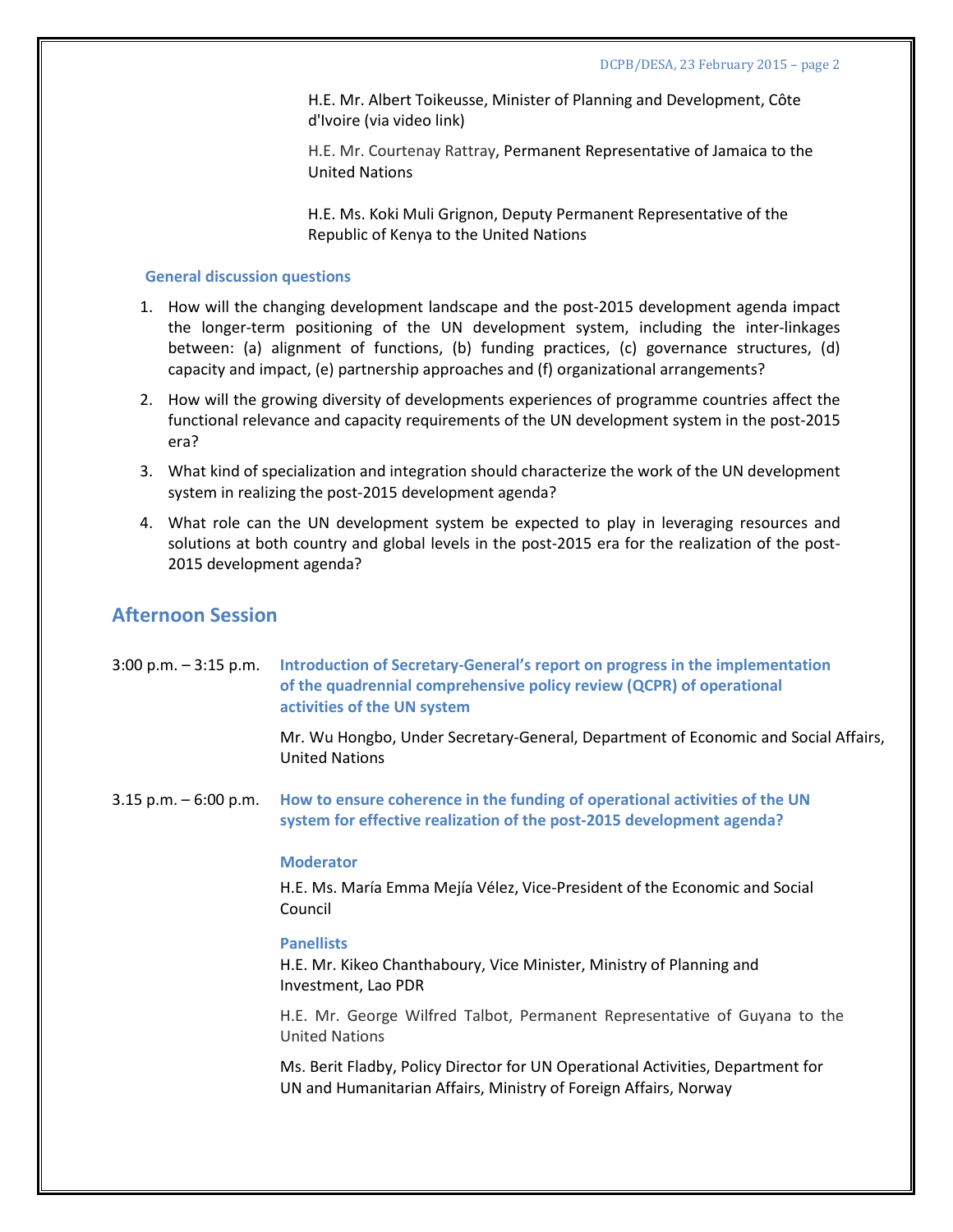#### **Discussant**

Mr. Olav Kjørven, Director, Division for Public Partnerships, UNICEF

#### **General discussion questions**

- 1. What changes are needed in the funding architecture of the UN development system at country and global levels if the Organization is to contribute both coherently and effectively to the implementation of the post-2015 development agenda?
- 2. Is the current imbalance between core and non-core resources for operational activities of the UN system and heavy reliance on programme and project-specific funding compatible with the integration requirements of the post-2015 development agenda?
- 3. What role could increased supply of core resources to the UN development system play in enabling the Organization to leverage additional funding from other development cooperation actors for the realization of the post-2015 development agenda? Could this leveraging ability of the UN development system become an important source of comparative advantage of the Organization in the post-2015 era?
- 4. What role can pooled funding mechanisms play in enhancing the coherence in the delivery of operational activities of the UN system, particularly in least-developed countries and those in transition from relief to development, where the objectives of humanitarian assistance and development often need to be pursued in combination?

## **Day 2 - Tuesday, 24 February**

## **Morning Session**

10:00 a.m. - 1:00 p.m. **Dialogue with the Executive Heads of funds and programmes Fit-for-purpose in the post-2015 era – w***hich QCPR-mandated actions require accelerated and/or scaled-up implementation if UN development system is to be ready for challenges of post-2015 development agenda***?** 

#### **Moderator**

H.E. Ms. María Emma Mejía Vélez, Vice-President of the Economic and Social Council

#### **Panellists**

Ms. Helen Clark, Chair, UNDG, Administrator, UNDP

Mr. Anthony Lake, Executive Director, UNICEF

Mr. Babatunde Osotimehin, Executive Director, UNFPA (via video link)

Ms. Lakshmi Puri, Deputy Executive Director, UN-Women

Mr. Amir Mahmoud Abdulla, Deputy Executive Director, World Food Programme (WFP)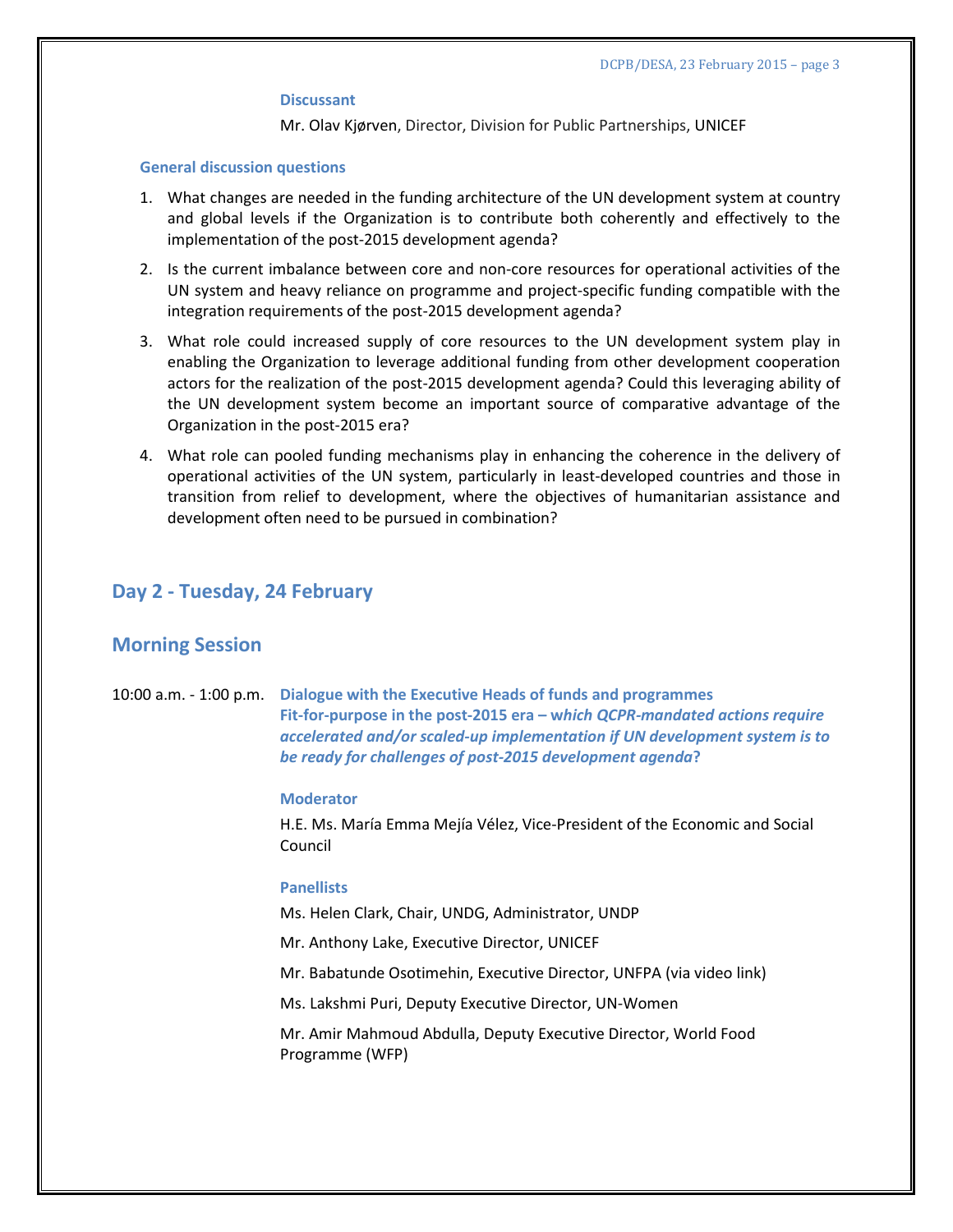#### **Discussant**

H.E. Mr. Fernando Carrera Castro, Permanent Representative of Guatemala to the United Nations, Chair, Executive Board, UNDP/UNFPA/UNOPS

#### **General discussion questions**

- 1. What opportunities and challenges do the integration requirements of the post-2015 development agenda pose for entities individually and the UN development system as a whole if the Organization is to continue to remain fit-for-purpose in the new era?
- 2. Which QCPR mandates require accelerated and/or scaled-up implementation in order to help ensure that the UN development system remains fit-for-purpose in the post-2015 era;
- 3. What are the implications of the growing diversity of development experiences of countries for the funds and programmes in the post-2015 era, e.g. in terms of: (a) staff capacities, (b) differentiated programme and technical support and (c) the current national execution modality?

## **Afternoon Session**

3.00 p.m. – 4:30 p.m. **Opportunities and challenges to mainstream South-South cooperation by the UN development system in order to maximize its impact on national capacity development** 

#### **Moderator**

Mr. Yiping Zhou, Director, United Nations Office for South-South Cooperation and Secretary-General's Envoy on South-South Cooperation

#### **Panellists**

H.E. Ms. Koki Muli Grignon, Deputy Permanent Representative of the Republic of Kenya to the United Nations

Mr. Tubagus Achmad Choesni, Director for International Development Cooperation, State Ministry of National Development Planning/BAPPENAS, Indonesia

Mr. John Ohiorhenuan, former UN Resident Coordinator, South Africa, former Director, Special Unit on South-South Cooperation, UNDP (TBC)

Mr. Jorge Chediek, UN Resident Coordinator, Brazil

#### **General discussion questions**

1. While it is widely acknowledged that South-South cooperation is a complement to North-South cooperation, how can the UN system help in facilitating this role of SSC and what are the key lessons learned from SSC programmes and projects supported by UN development system entities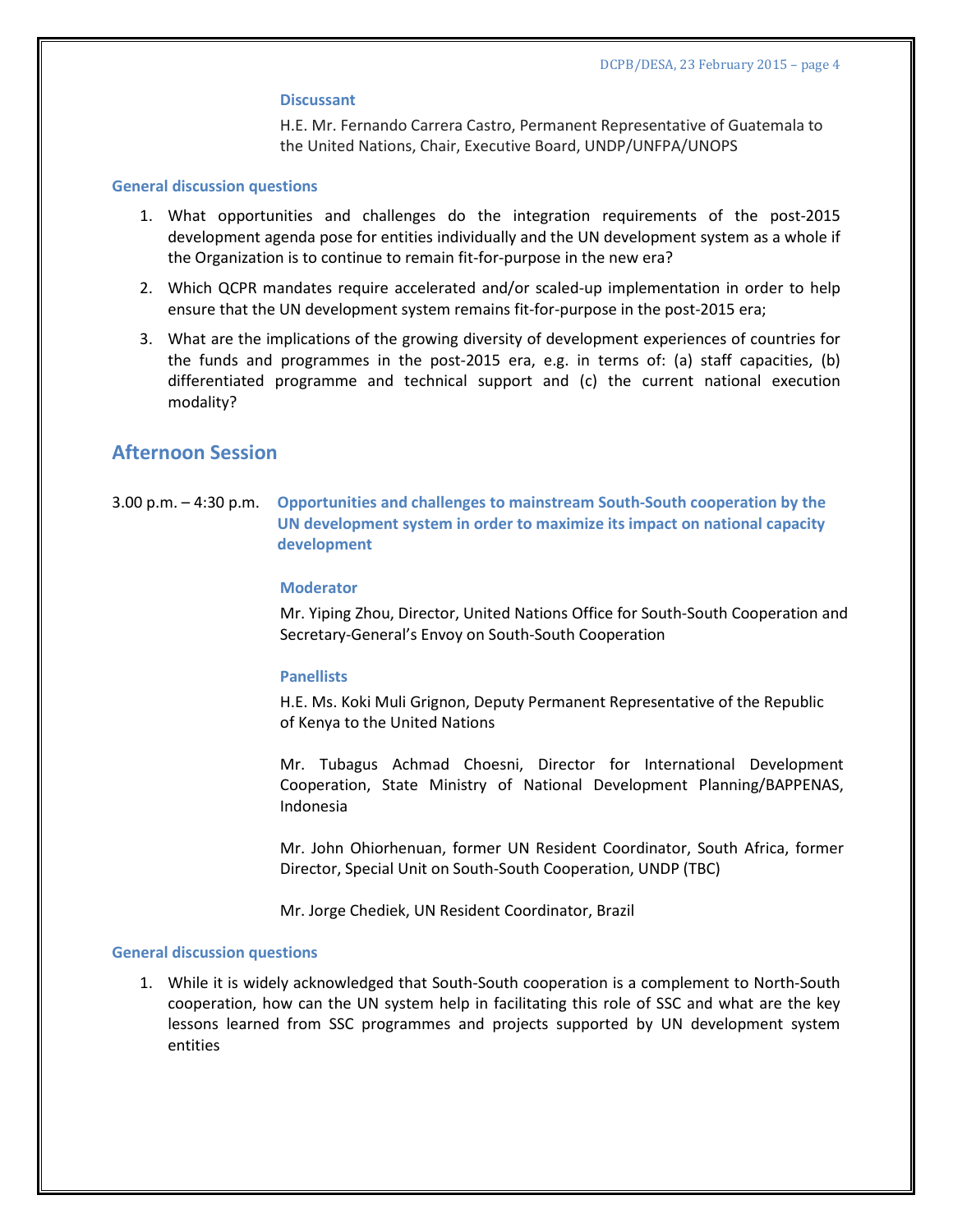- 2. What is the specific value-added of UN development system's support for South-South cooperation among developing countries? Is this potential being effectively realized, or are there challenges that need to be addressed?
- 3. What are the opportunities and challenges for Southern partners and programme country governments in working with the UN development system in advancing South-South cooperation in the post-2015 era?

4:30 p.m. – 6:00 p.m. **General Discussion**

## **Day 3 - Wednesday, 25 February**

### **Morning Session**

10:00 – 11:30 a.m. **Effectiveness of UN system support for national capacity development**

### **Moderator**

Mr. Jens Wandel, UN Assistant Secretary-General and UNDP Assistant Administrator and Director, Bureau of Management

#### **Special speaker**

Mr. Carlos Lopes, Executive Secretary, Economic Commission for Africa (via video link)

#### **Panellists**

H.E. Mr. Kikeo Chanthaboury, Vice Minister, Ministry of Planning and Investment, Lao PDR

Mr. Tubagus Achmad Choesni, Director for International Development Cooperation, State Ministry of National Development Planning/BAPPENAS, Indonesia

Mr. Thomas Gass, Assistant Secretary-General for Policy Coordination and Interagency Affairs, Department of Economic and Social Affairs, United Nations

Mr. Jafar Javan, Director, United Nations System Staff College, Turin, Italy

#### **General discussion questions**

- 1. How effective is the UN development system in building national capacities in programme countries, e.g. in terms of supporting the development of policies, institutions and systems? What are the strengths and weaknesses of the UN development system in this regard e.g. compared to other development partners?
- 2. What are the challenges in measuring both agency-specific and system-wide results and impact in capacity development delivered through operational activities of the UN system?
- 3. Is the current model of delivering operational activities of the UN development system at the country level sufficiently geared towards building national capacities and systems? If not, what are the main obstacles facing the UN development system in this regard? Do the delivery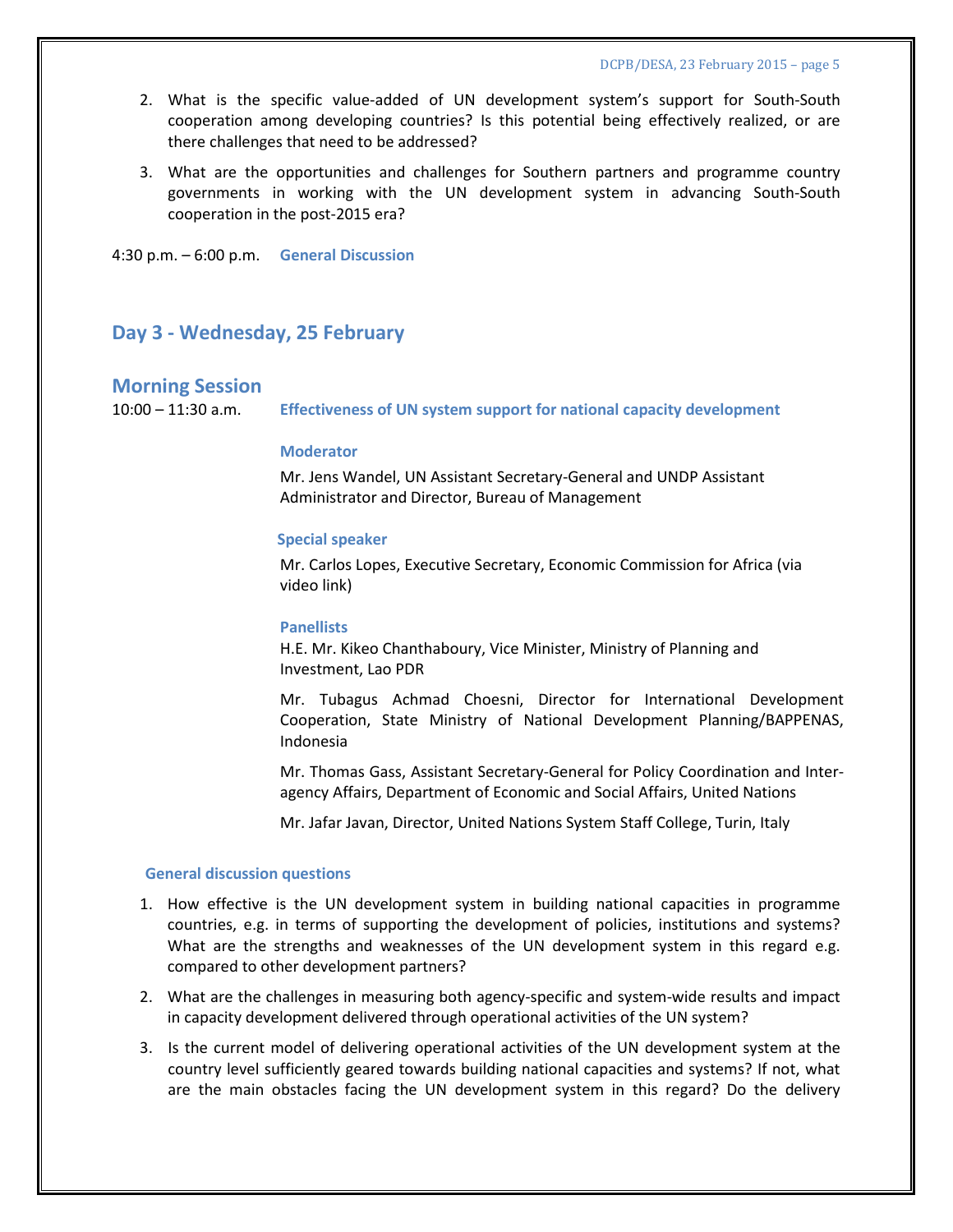models of other development cooperation actors at the country level such as the regional and multilateral development banks and the bilateral donors provide valuable lessons from which the UN development system can learn in this regard? What could be the vision for the evolution of the national execution modality of UN development system entities in the post-2015 era?

11:30 a.m. – 1:00 p.m. **General Discussion (cont.)**

# **Afternoon session**

3:00 p.m. – 4:00 p.m. **General Discussion (cont.)**

4.00 p.m. – 5.00 p.m. **Summary of key messages from the Operational Activities for Development Segment and concluding remarks** President of the Economic and Social Council

\*\*\*\*\*\*\*\*\*\*\*\*\*\*\*\*\*\*\*\*\*\*\*